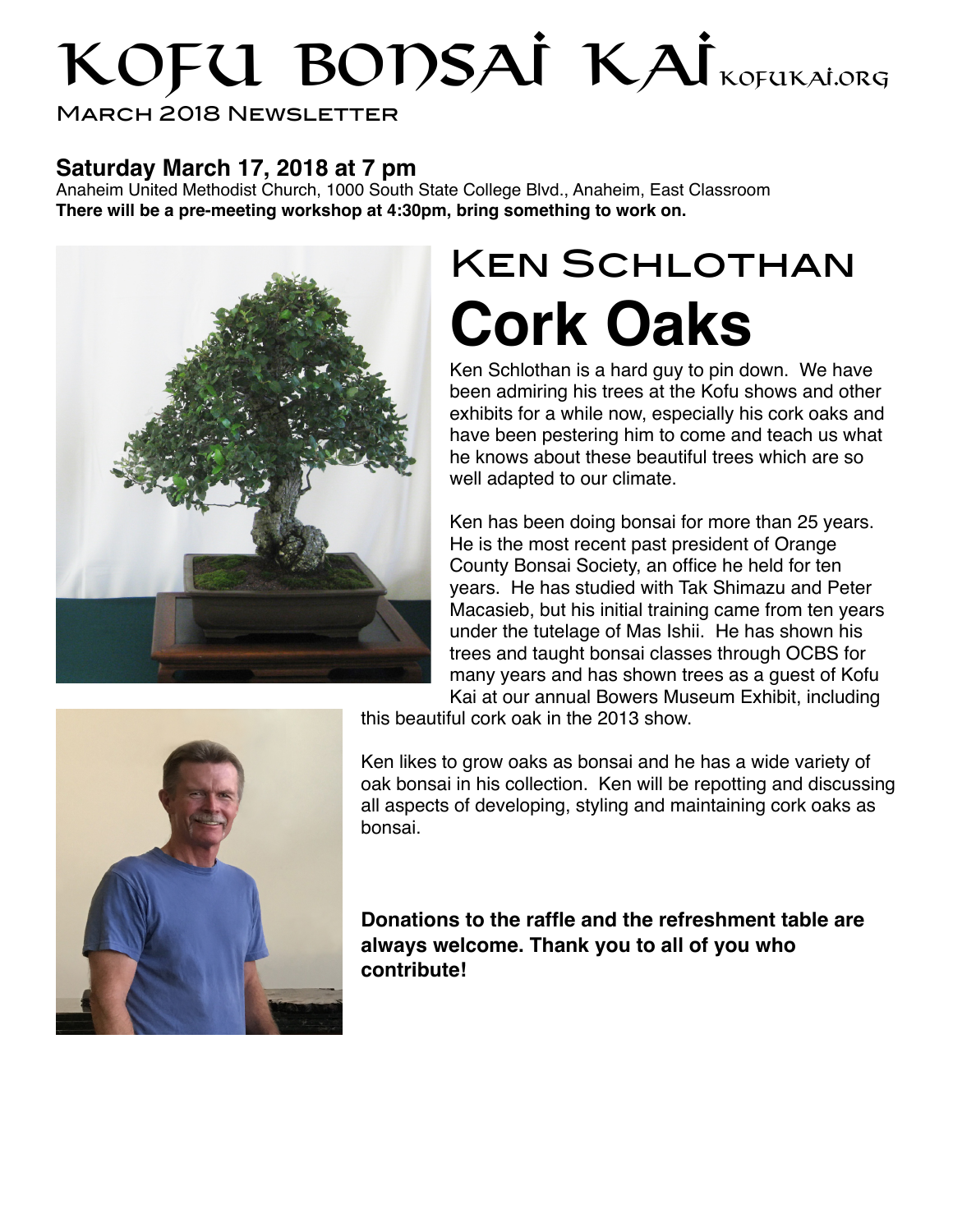# KOFU BODSAİ KAİ

### Last Meeting with Manny Martinez



At our February meeting Manny Martinez did a repotting demonstration on a very nice piece of material. It was a flowering pear with a big trunk and he described how he found the tree in a nursery growing in a 24 inch box and gave it the big chop. He used a Fein oscillating multi tool to chip away wood from the underside of the pear to allow it to fit into a shallower pot.

Manny also discussed some of his favorite potting mediums and the new developments in fertilization that have come about as a result of the boom in the hydroponic industry.

He generously donated some of his favorites in a grand raffle prize which included worm casings, a fish/ seaweed fertilizer, a silica concentrate and a mineral supplement. I won the prize and have put all of these things to immediate use.

## Volunteer Opportunities and Shows

Here are some events coming soon

### **California Bonsai Society Show and Reception Fullerton Arboretum Bonsai Show** March 24 and 25 Combined OC Clubs

Huntington Botanic Gardens **Continues** continues through May 13

Sunday April 8, 10 AM to 3 PM **a badge from Jim Pierce asap a badge from Jim Pierce asap a** bed a few volunteers to bring a tree I need a few volunteers to bring a tree and talk to visitors

 Set up Friday April 13 10:00 AM - 4:30 PM both days<br>
reception March 25 at 6-8 PM<br>
Scene event on April 21 and 22 Scene event on April 21 and 22 Botanical Center **Botanical Center Kofu's weekend is May 12 and 13 If you want to attend the Green Scene First Free Sunday Spring Festival** *in the same as a helper or exhibitor in the bonsai* **as a helper or exhibitor in the bonsai Bowers Museum, Santa Ana area you must pre register and receive**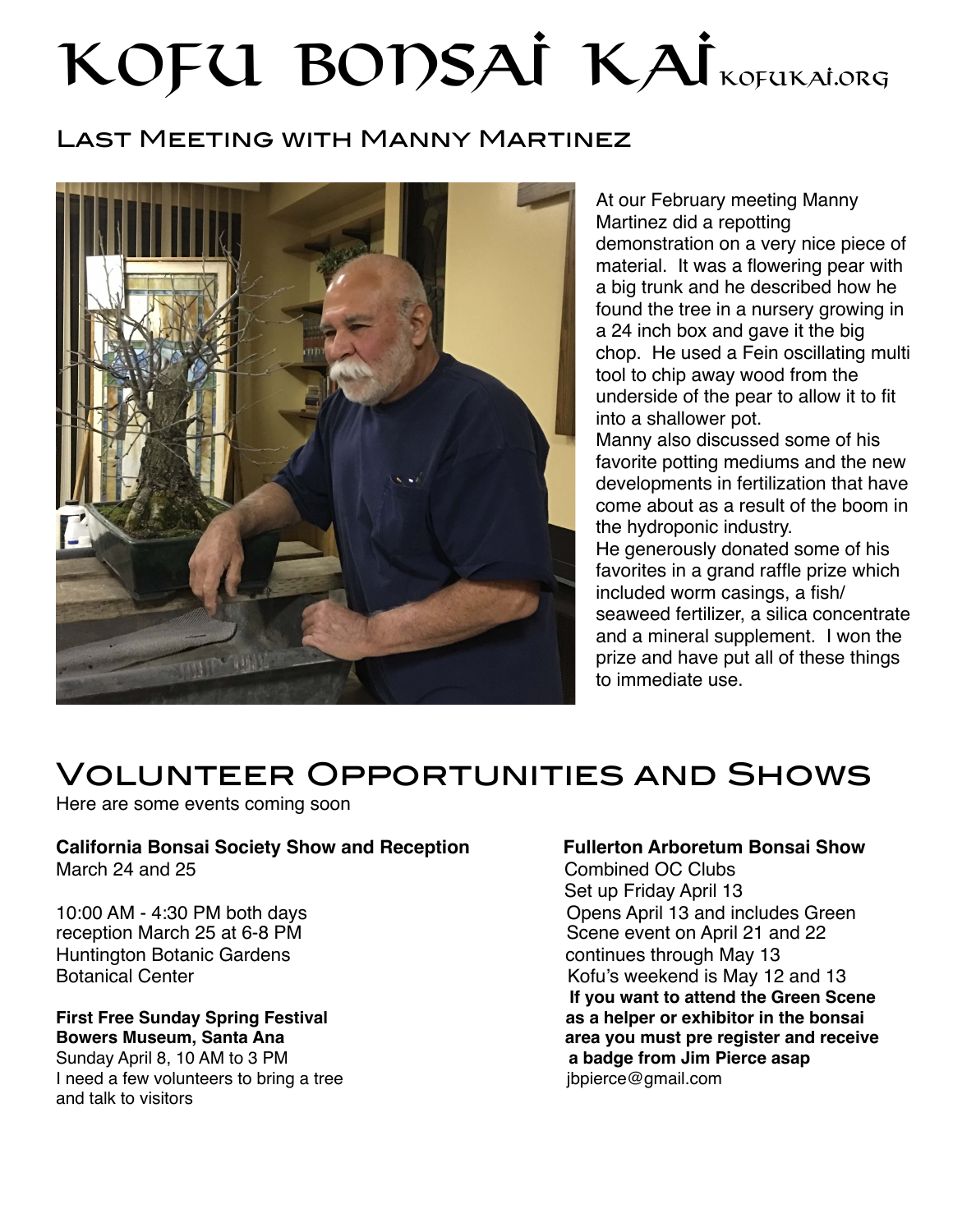# KOFU BODSAÍ KAÍ<sub>kofukai.org</sub>

It costs a lot to open our doors each month, close to \$500.00 dollars per meeting to provide the quality bonsai experience offered by Kofu Bonsai Kai. That figure includes rent of the church classroom, storage unit rental, demonstrator's fees, insurance, Christmas party expenses, refreshment expenses, donations to other organizations, professional photography and on and on.

Revenues have diminished steadily from the raffles and auction while at the same time, all expenses have been rising.

If you appreciate what we bring to the bonsai community please show it by buying raffle tickets or contributing items to the raffle. We know that money is tight for many members. Even five or ten dollars in raffle tickets helps. If everyone did that the books would begin to balance again.

### **Mail dues to Ryan Cali, 52 Dianthus, Rancho Santa Margarita Ca 92688-1024.**

**Founding President** Harry Hirao **President** Carol Upston 310-346-4203 carolupston@icloud.com Vice President Open **Recording Secretary** Open **Treasurer** Ryan Cali **Past President and Show Chair** Manuel Martinez manny22816@aol.com **Board of Directors** Larry Ragle 949-497-5626

**Program ChaiMichael Walsh Publicity**  Michael Walsh **Website** Bob Warner **Meeting Refreshments** Kimberly Warner **Show Co-Chairs** Anthony Chiusolo 714-998-3420 Mike Viljak 949-642-3577 **Badges and Class instructor** Shari Religa **Benefit Drawing** Dan and Wanda Danesi 714-826-5024 David and Debra Melitz 949-274-0370 **Membership** Ryan Cali 949-735-3463 52 Dianthus Rancho Santa Margarita CA 92688-1024 **Newsletter Editor** Carol Upston 310-346-4203 **Pre-Meeting Workshop** Carol Upston 310-346-4203 Shari Religa 949`614`9914

### **WWW.KOFUKAI.ORG**

You can participate in the social media revolution. Visit us on Facebook and don't forget our website at [kofukai.org](http://kofukai.org)!